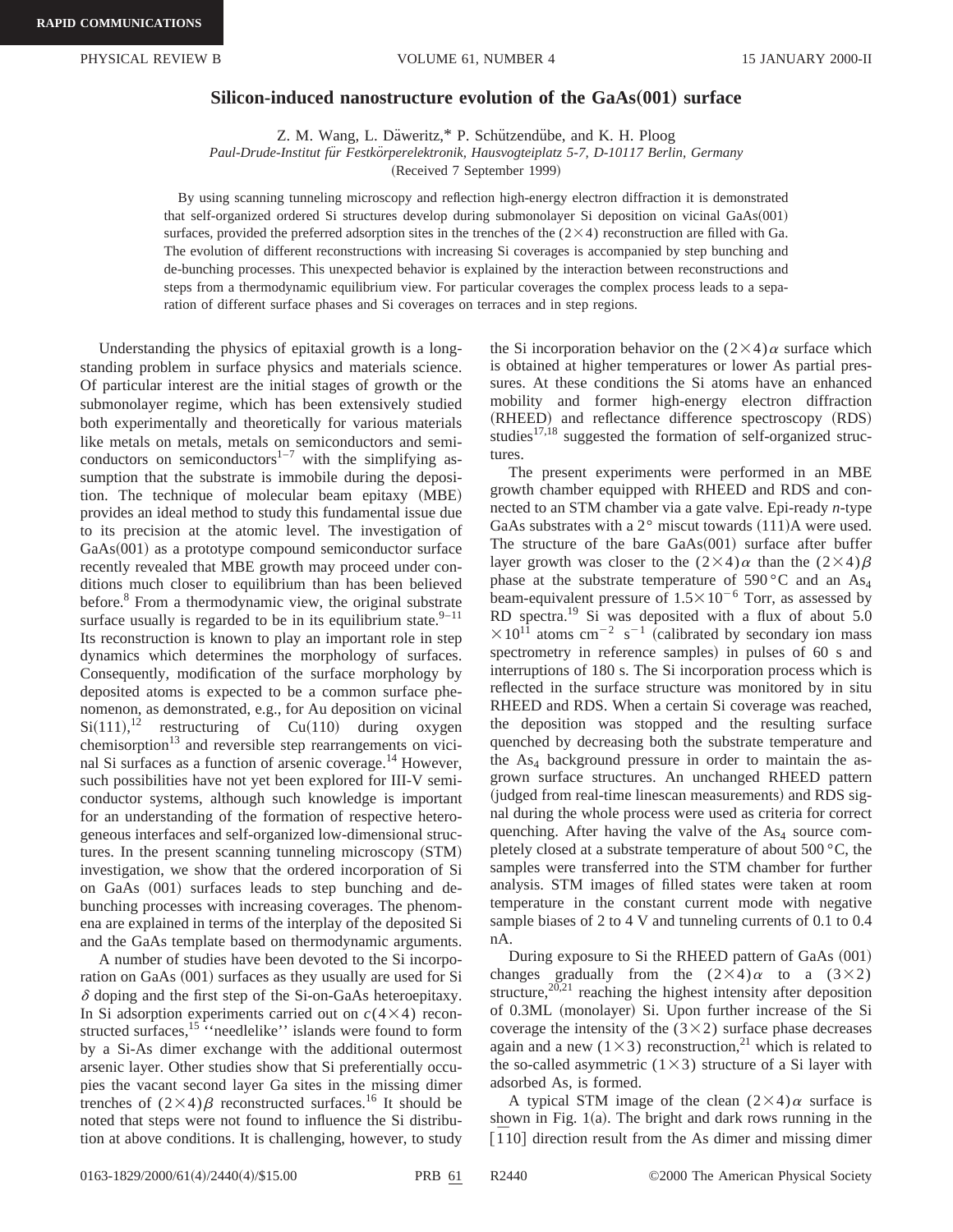

FIG. 1. Filled states STM images of  $(a)$  the GaAs $(001)-(2)$  $\times$ 4) $\alpha$  surface with a miscut of 2° towards (111)A and (b) the same surface after Si deposition of  $0.05$  ML. Image dimensions are  $(a)$ 60 nm $\times$  60 nm and (b) 100 nm $\times$ 100 nm. Some of the monolayer steps are marked by S. In (b) some of the  $(3\times2)$  reconstructed patches are indicated by circles. The inset in (a) shows a highresolution image of the  $(2\times4)\beta2$  structure on the singular surface.

rows, respectively. They are less well resolved than on the  $(2\times4)\beta$  surface (shown for comparison in the inset) due to the high kink density in the dimer rows, which is characteristic of the  $(2\times4)\alpha$  structure.<sup>22</sup> This type of contrast actually can be used as a criterion that the  $(2\times4)\alpha$  structure was successfully quenched without a transition to the  $(2\times4)\beta$ structure. The surface is divided into several terraces by ragged *A*-type monolayer steps (indicated by *S*) roughly running parallel to the dimer rows. The mean terrace width of about 8 nm is consistent with the 2° miscut.

The STM image of Fig.  $1(b)$  was taken after deposition of 0.05 ML Si. Several randomly distributed  $(3\times2)$  reconstructed patches have formed, with chains spaced 1.2 nm and running along the  $[110]$  direction  $[marked$  by circles in Fig. 1(b)]. Step bunching and wide ( $3\times2$ ) reconstructed terraces as in the lower left-hand part of the figure are also observed. Upon continuing the Si deposition up to a level of 0.1 ML the Si related  $(3\times2)$  structure occupies a larger area of the surface at the expense of the original  $(2\times4)\alpha$  structure [Fig.  $2(a)$ ]. The entire surface is covered by wide (3×2) terraces



FIG. 2. Filled states STM images of the vicinal  $GaAs(001)$  surface after Si deposition of  $(a)$  0.1 ML and  $(b)$  0.2 ML. The image dimensions are (a) 100 nm $\times$ 100 nm and (b) 60 nm $\times$  60 nm.

and narrow regions with a heavily distorted  $(2\times4)\alpha$  structure and step bunching. Fig.  $2(b)$  shows an STM image of the GaAs surface after Si deposition of 0.2 ML. Again, this surface is characterized by large  $(3\times2)$  reconstructed terraces separated by heavily step-bunched regions. The  $(2\times4)\alpha$  reconstruction on these terraces is expected to be destabilized, since the terrace width is estimated to be shorter than 1.6 nm.

From STM image investigation alone the structure of the chains along [110] in the  $(3\times2)$  reconstruction cannot unambiguously be clarified. By applying RDS and using the difference function between the Si-covered and the bare surface it was shown in previous work $^{23}$  that the surface is terminated by Si dimers with the dimer bond along  $[110]$ . The STM images of the present work therefore represent the first real space observation of the Si dimer chains and their ordering in ''ribbonlike'' structures on the vicinal surface.

By increasing the Si coverage above 0.3 ML, the surface transforms to the  $a(1\times3)$  structure accompanied by a debunching of the steps. The  $a(1\times3)$  phase is observed only at step regions as shown in Fig.  $3(a)$  for a Si coverage of 0.5 ML. The high resolution STM image in Fig.  $3(b)$  shows that the dimer rows of the  $a(1\times3)$  phase, which run along the  $\overline{[110]}$  direction, have distances of 0.8 nm and 1.2 nm, which gives rise to the incommensurate periodicity along  $[110]$ . The RDS analysis reveals that this structure represents a complete Si layer covered by As dimers with dimer bonds along  $\left[110\right]$ <sup>23</sup>. The step debunching processes continue up to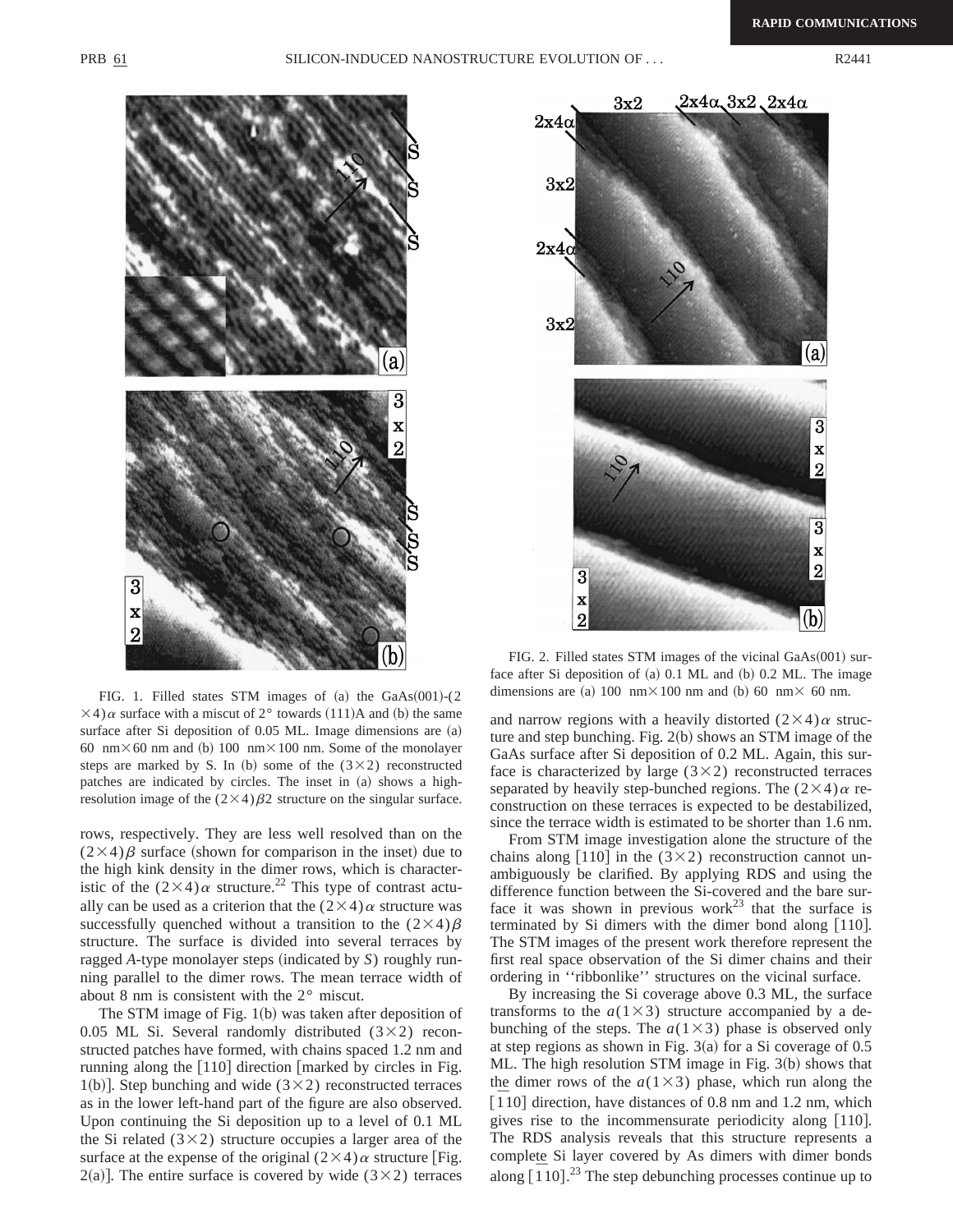

FIG. 3. Filled states STM images of the vicinal  $GaAs(001)$  surface after Si deposition of 0.5 ML, (a) 80 nm $\times$ 80 nm, (b) 32 nm $\times$ 32 nm.

Si coverages of 0.8 ML where the  $a(1\times3)$  reconstruction covers almost the whole surface.

It is important to note that the  $(3\times2)$  phase is highly ordered except from occasional vacancies, while the *a*(1  $\times$ 3) reconstruction is characterized by a disordered appearance. The step bunching phenomenon with the separation into two phases evident from Fig. 3, reveals a distinct selforganized Si structure. Obviously the Si coverage is 1 ML in the step regions and 1/3 ML on the terraces. This unique Si distribution pattern, particularly at low coverages, should be important for electron scattering effects, because of the localized ionized Si atoms which play a dominant role in limiting the carrier mobility at low temperature.

While the  $(3\times2)$  reconstruction, developing in the early stage of Si deposition, is accompanied by step bunching, the reduction of the  $(3\times2)$  reconstructed area during the development of the  $a(1\times3)$  reconstruction is accompanied by step de-bunching. In view of the growth conditions applied, it is reasonable to discuss this phenomenon in terms of equilibrium thermodynamics. $9,11$  The deposited Si atoms induce new reconstructions of the original surface and consequently changes in surface free energy. The excess energy due to the adsorption process must be dissipated. The original structure is no longer an equilibrium state and new equilibration of the surface structure is achieved by surface diffusion. The total terrace energy depends on the coverages of the different surface phases which are determined by the amount of Si deposited. In addition, the reconstruction has implications on the step formation and step interaction energies. It is known that processes such as chemical adsorption and reconstruction change the surface energies by amounts comparable to the small energies of step-step interaction.<sup>11</sup> For the surface equilibration of  $Si/GaAs(001)$  we find that the formation of the ordered Si-terminated  $(3\times2)$  structure, indicative for stronger interaction of surface species, is coupled with step bunching, whereas the formation of the disordered, Asterminated  $a(1\times3)$  structure, pointing to weaker interaction of surface species, is coupled with step de-bunching. A more detailed discussion, however, would require knowledge on step formation and interaction energies as well as on the stress.

According to above discussion Si and Ga surface atoms re-distribute due to the interaction between the new Si induced reconstruction and the step structures. Subsequently, the two different coexisting reconstructions with different Si coverages are spatially well separated, which results in an ordered Si incorporation behavior on vicinal GaAs  $(001)$  surfaces. To achieve this ordering two requirements has to be fulfilled. The surface diffusion mobility of the Si and Ga atoms must be high and the structure of the initial  $(2\times4)$ reconstructed GaAs surface must be the  $\alpha$  phase. The  $\alpha$ phase is characterized by two As-dimers with a complete second Ga-layer and Ga-dimerization.<sup>22,24</sup> Using this template we avoid the empty Ga sites in the missing As dimer trenches of the  $\beta$ -phase that act as favorable Si adsorption sites at low Si coverage.<sup>25</sup> These two prerequisites are the important differences of our present study compared to previous studies by other authors.<sup>15,16</sup>

In summary, self-organized ordered Si structures on the vicinal GaAs  $(001)$  surface with well defined adsorption sites were imaged in real space. The results clearly show that the substrate surface of this heteroeptaxial system cannot be considered as immobile. Step bunching and debunching effects occur due to interaction of steps and terrace reconstruction. The unique Si distribution patterns formed are challenges for improving electrical properties by reducing the elastic scattering rate and for future nanotechnology. $25-27$ 

The authors gratefully acknowledge discussions with R. Koch.

- ${}^{2}$ H. Röder, E. Hahn, H. Brune, J.-P. Bucher, and K. Kern, Nature (London) 366, 141 (1993).
- $3$ G. Le Lay, in *Growth and Properties of Ultrathin Films* (Ref. 1),

<sup>\*</sup>Electronic address: daweritz@pdi-berlin.de

<sup>1</sup>G. Rosenfeld, B. Poelsema, and G. Comsa, in *Growth and Properties of Ultrathin Films*, edited by D. A. King and D. P. Woodruff (Elsevier, Amsterdam, 1997), Vol. 8, p. 66, and references

therein.